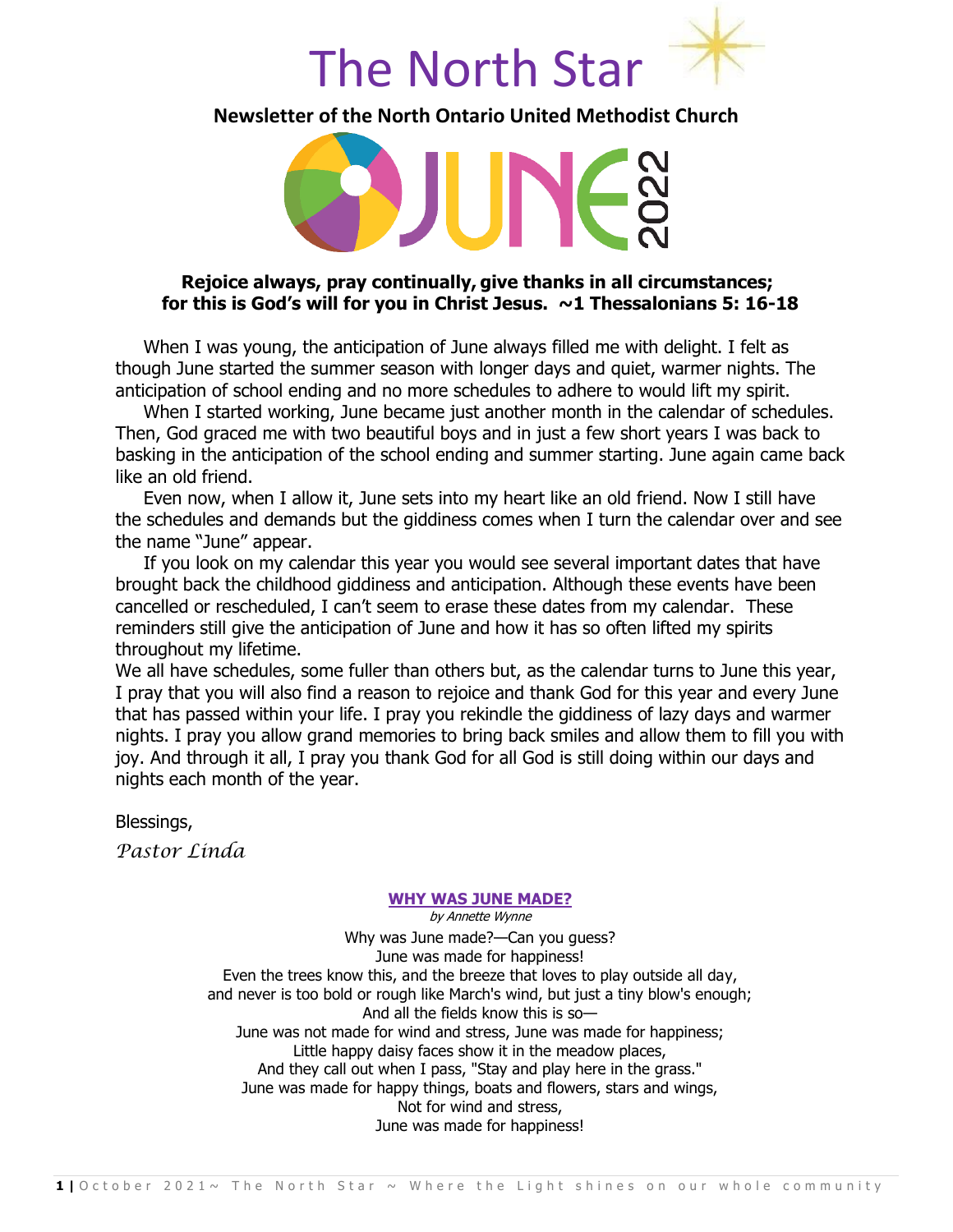## **CHURCH EVENTS, NOTES & REMINDERS**



#### **FINANCE REPORT**

The weekly average tithing for April was \$2647. We have \$54406 in the bank. Our year-to-date income is \$13130 less than the plan. The year-to-date expenses have been \$140 greater than the plan. We had two significant expenses that affected our monthly data.

#### **MISSION TEAM REPORT**



Mission trips – Mission Central – We decided on looking at Aug.10-12th. Pastor will announce that we are looking for other teenagers and other adults to join us.

**Family Promise of Wayne Co.** - Two families are in and a 3<sup>14</sup> **JUNE**<br>is coming. Long list of families waiting. Looking for Family Promise of Wayne Co. - Two families are in and a 3rd volunteers. R.O.T.H. (Roof over head) has money to help families to maintain their homes.

Respite – Wanda has received two new requests to join us. Hopefully they will come to our next meeting. They make 10 registered participants with us, and that is our max.  $BBQ - May 20<sup>th</sup> - Was a great success.$ 

Campfire – We selected July 28<sup>th</sup> at 6 PM. Hot dogs, watermelon, chips, water and lemonade are on the menu.

#### **MINISTRY TEAMS & PARISH COUNCIL**

#### **MINISTRY TEAMS**

Parish<br>Council

\*Questions should be addressed to the Ministry Team Leader.

- **Ministry Teams**: \* 1. Sunday, 6/5/22 11:30a Nurture/Outreach-Class Rm
	- 2. Monday, 6/6/22 6:30p Education – Choir Rm
	- 3. Tuesday, 6/7/22 4:00p Worship – Choir Rm



6:30p Trustees

**Parish Council**: 6:30p Monday, 6/20/22



**June 1st & 15th ~ 10a -2p**

 $(1^{st}$  & 3<sup>rd</sup> Wednesdays of each month)

We're so thankful to be able to serve our community!!



#### **SPRING BIBLE STUDY**

Pastor Linda is teaching a 5-week Spring Bible Study based on Biblical Characters

**Thursdays thru June 9 th @ 10am**

in VandeVate Hall. Bring your bibles to study.

#### **JUNE HOLIDAYS & SPECIAL DATES**

| June $12th$ | <b>Peace with Justice Offering</b>    |
|-------------|---------------------------------------|
| June 14th   | <b>Flag Day</b>                       |
| June 19th   | <b>Father's Day</b>                   |
| June 23rd   | <b>Last Day of School</b>             |
| June 26th   | <b>Last Indoor Service until Fall</b> |



- 3 Jasak, Susan (Lyke)
- 8 WAEGHE, RUSSELL & NANCY
- 8 Calus, Randall
- 13 Chelini, Lisa
- 16 Eaton, Gary
- 16 HAIGHT, MICHAEL & PASTOR LINDA
- 18 Dutton, Erin
- 19 Knapp, Lynette
- 19 Stramonine, Joseph
- 23 Beach, Carol
- 24 KUSHALL, ED & SHIRLEY
- 25 GARLAND, JEFFREY & CAROL
- 26 Calus, Samantha
- 26 Faulks, Doris
- 30 KNAPP, DAVE & LYNETTE
- 30 POWERS, JOHN & LORI

Birthdays: Upper/Lower Case ANNIVERSARIES: ALL CAPS

**MEMORIAL SERVICE FOR JOAN MICHA**

Please join us for the celebration of Joan Micha on **Saturday, June 4 th @ 11am** NOUMC Sanctuary.



Reception immediately following in VandeVate Hall

#### **PENTECOST SUNDAY**

Please note that **Sunday, June 5 TH** Wear something **RED** in honor of Pentecost



#### **SUMMER OUTDOOR WORSHIP SERVICE**

Please note that **Sunday, June 26th** will be the last indoor service until September and

> Summer Service Schedule begins **Sunday, July 3 rd @ 9am**

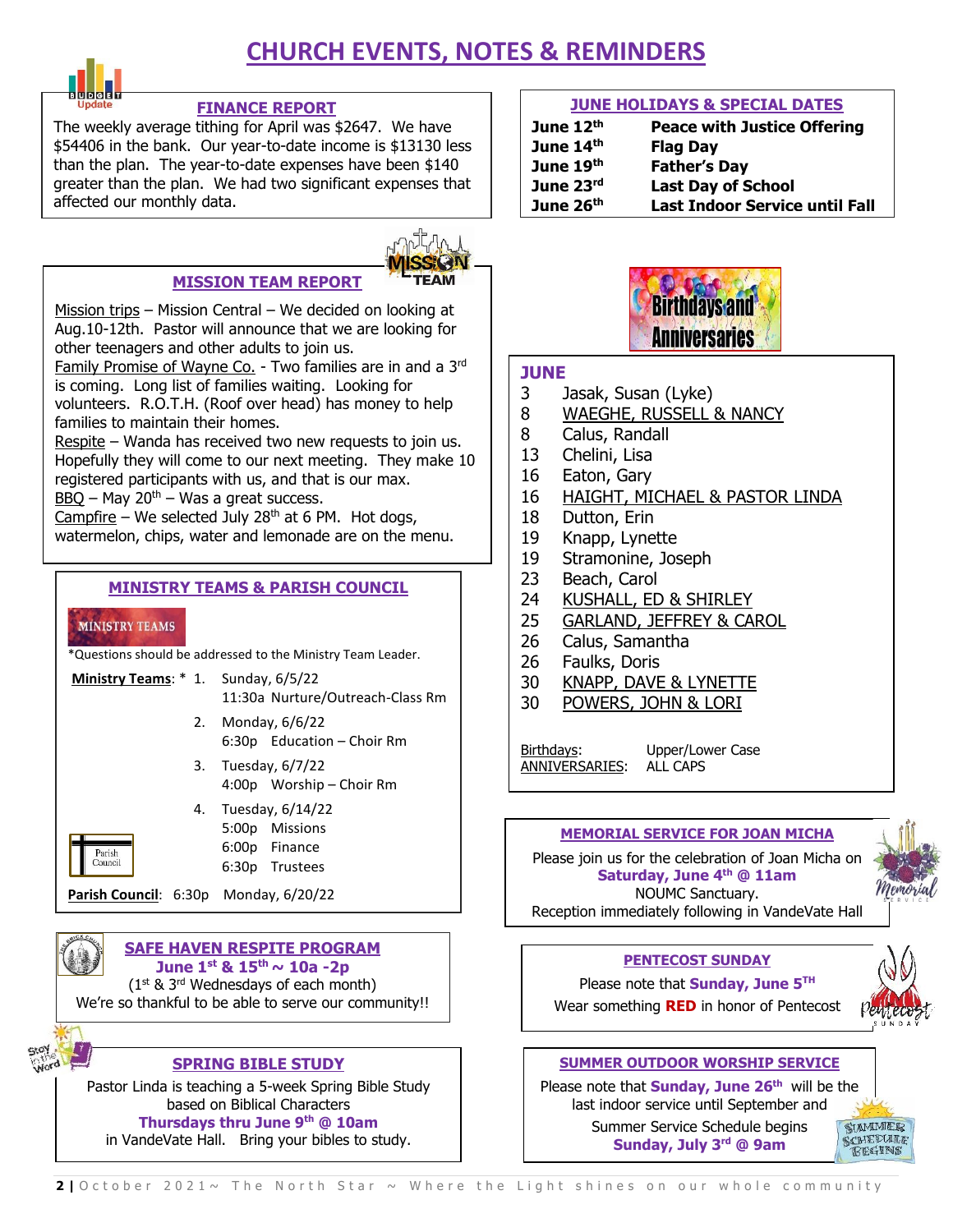



## **PASTOR LINDA'S ORDINATION CEREMONY UPDATE**

Pastor Linda's Service of Blessing and Anointing ceremony has been postponed due to the postponement of the Upper NY Annual Conference. The new date will be in October, 2022. Updates will follow.

#### **UPCOMING ORDINATION CELEBRATION AT CHURCH**

We hope you'll join us **Sunday, June 12th** immediately following worship to celebrate Pastor Linda's upcoming ordination.

 $\sim$  It will be a picnic lunch. Please bring a dish to share and we'll provide the hot dogs.

 $\sim$  To allow for better planning please put your name and number of attendees on the signup sheet on the bulletin board.

 $\sim$  We are also looking for help with setup and cleanup. Hopefully it will be a warm June day so bring your lawn chairs.

> For questions, please see Darlene Canan, Nancy Haak or Wanda Klem.



## **SUMMER MISSION TRIP OPPORTUNITY**

**Mission Trip** to Mission Central in Pennsylvania for ages 14 to 99 will take place **August 8 – 12**. Optional trip to see the show **David** at the Sight and Sound Theater will be included at a cost of \$69.

We will stay at a Retreat Center where we will prepare our meals and have beds and showers.

Jobs will be determined by your abilities and might include verifying health kits. Some jobs can be done while seated, and you can take breaks whenever needed.

Carpools can be arranged. We always have great fellowship while preparing materials which will help hundreds of people.

Most meals, lodging and transportation will be paid by the Mission Team.

Signup by June 12 on the bulletin board at church if attending the Sight and Sound Theater. Any questions may be directed to: Bob Buck at 315-573-7314 or Mary Lou Buck at 315-524-8953.

#### $\sim$  Richard Adams

- $\sim$  Christopher Buck and Mary Lou
- $\sim$  Barb Canan, recovery from surgery
- $\sim$  Carlyle Darron, Jackie Hansen's
- dad recovery from surgery
- $\sim$  Tom DeCory, friend of Sangers
- $\sim$  Mary Earlandt
- $\sim$  Bob Eaton
- $\sim$  Les Gillespie
- $\sim$  Kirk Graham, at home recovering
- ~ Suzanne Gresens, Missie Bergen's Niece, battling cancer
- $\sim$  Rich Hoven
- $\sim$  Diane Howell
- $\sim$  Shirley Kuhn

 $\sim$  Jim Makins, in the hospital

- $\sim$  Ann, Martha McGlory's daughter
- $\sim$  Cathy, Martha McGlory's niece
- $\sim$  Angela Otway, niece of Ken & Dawn Thomas, battling cancer
- $\sim$  Helen Schultz, Jackie Hansen's aunt
- $\sim$  Bev Rhodes, Katie Scott's mom
- $\sim$  Jay Scott, recovery from surgery
- $\sim$  Sheila, sister of Mel Hussey
- $\sim$  Gail Smith
- $\sim$  Julie Sondervan
- $\sim$  Frank Sylvester, hiking accident
- $\sim$  Jane Wage

# h chek

#### **PRAYERS OF SYMPATHY FOR FOSSITT FAMILY**

Asking for prayers for the Fossitt family in the passing of our District Superintendent, Rev. Vonda Fossitt on May 11, 2022. Her leadership and guidance will be greatly missed. Condolences can be sent to Rev. Fossit's mother: Laverne Ampadu 110 Mona Dr. Amherst, NY 14226



#### **PRAYER CHAIN - HELP NEEDED**

We are in need of someone who would be willing to be the point of contact to receive notifications for those in need of prayer, and to share the notifications with our prayer ministry group, by email, after consultation with Pastor Linda. Please contact the office or Pastor Linda if you'd be willing to serve in this capacity.

#### **SUMMER PICNIC ANNOUNCEMENT**

Mark Your Calendars!!

**Our Summer Picnic/Campfire has been scheduled for, Thursday, July 28th @ 6pm.**

> Hot Dogs & S'mores will be provided. Bring your lawn chair & bug spray!!

CHURCH **PICNI** 

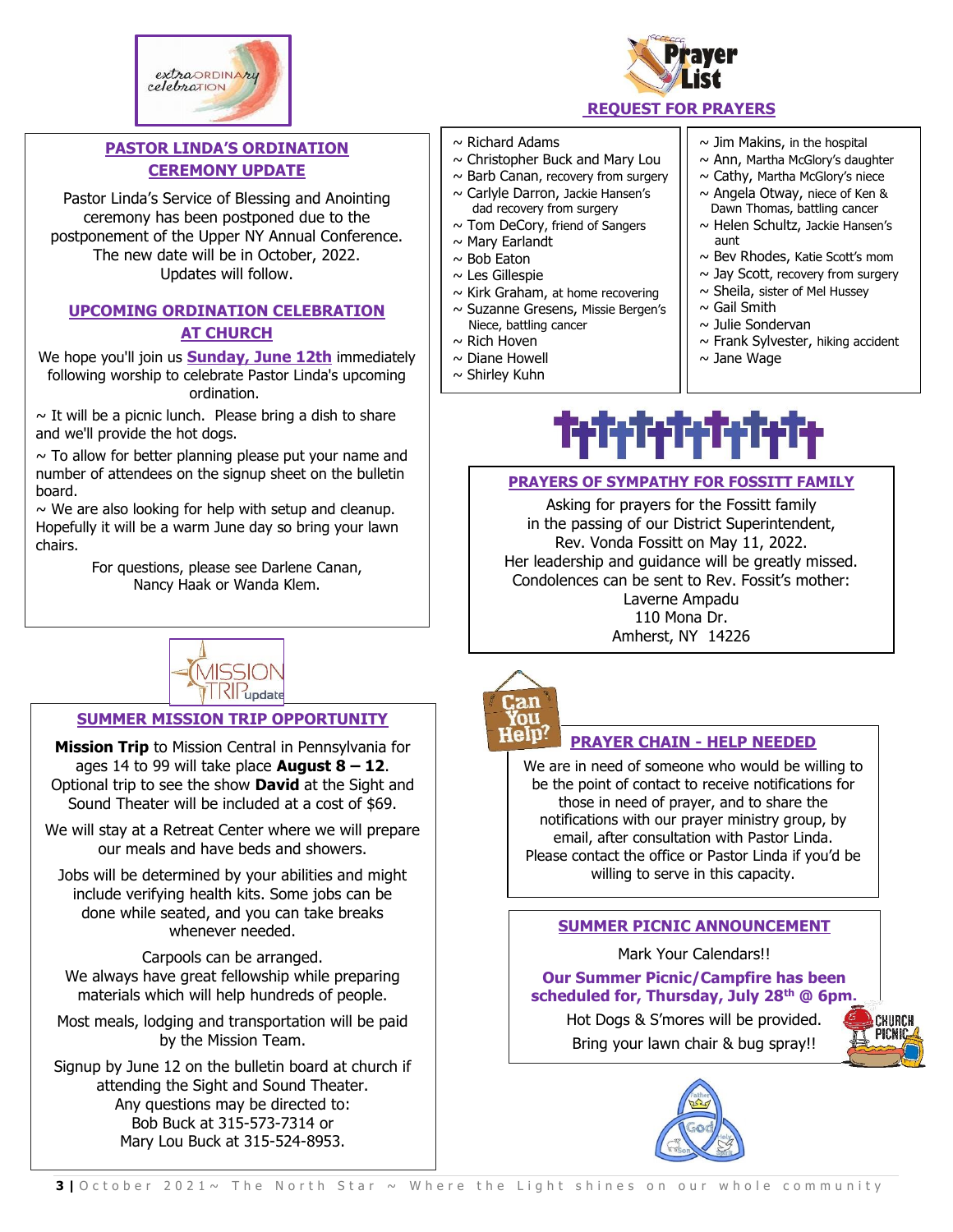

#### **EDUCATION TEAM UPDATE & SUMMER STUDY**

This summer, the Education Team has chosen a study of the New Testament similar to last summer's Old Testament study. We will be learning about the Books of the New Testament and the beginnings of the Christian Church and God's plan for us. There is a booklet that gives an overview of each book in one page as well as one that contains an activity related to each book. These will be distributed in June –if you will not be in church to receive one, contact the church office or Wanda Klem (585)330-7907



#### **FAMILY PROMISE**

**~** The FP Apartment Program is currently hosting three families. There is a wait list of 10 families with an average of two applications submitted per week. We continue to support current families continue to receive support towards graduation new families are brought into the program.

If you are aware of available apartment rentals in the Lyons area, please contact Nancy Ramos at [nramos@fpwayne.org](mailto:nramos@fpwayne.org)

**~** The **"Raise a Glass"** event was a huge success, thanks to the generosity of sponsors, silent auction contributors, and attendees. **\$6500** was raised for Family Promise.

**~** April 28th was the National Day of giving for Family Promise Programs around the country. Family Promise of Wayne County received donations of \$1,660 from nine donors. If you wish to contribute, you can do so on the FP website [familypromiseofwaynecounty@gmail.com](mailto:familypromiseofwaynecounty@gmail.com) or mail your donation to Family Promise of Wayne County, 3 Holley Street, Lyons, NY 14489



#### **USE OF MASKS INDOORS**

We, here at North Ontario UMC, are working to remain steadfast in our care and support of all. To do this we will continue to wear our masks while moving within our building. Thank you for your cooperation.



#### **2022 HOME FOR THE HOLIDAYS BAZAAR**

We are planning to have our "Home for the Holidays Bazaar" this year. The dates are **Friday, October 28th and Saturday, October 29th**.

The "Next to New/New to You" sale, bake sale, crafts and the luncheon will all be a part of the bazaar. Because we may be forced to cancel last minute, if COVID numbers spike, the "Next to New/New to You" items will not be accepted until the week before the bazaar.

#### **Watch future bulletins and newsletters for more details**

For questions, contact Darlene Canan.



#### **BOY SCOUTS UPDATE**

The Boy Scouts Troop #127 is proudly chartered by NOUMC. Our troop is truly blessed with some talented and dedicated leaders!

The group will be attending Camp Massawepie, in Tupper Lake, this summer.

Please keep the boys and their leaders in prayer for safety and fun as they participate in their summer activities.